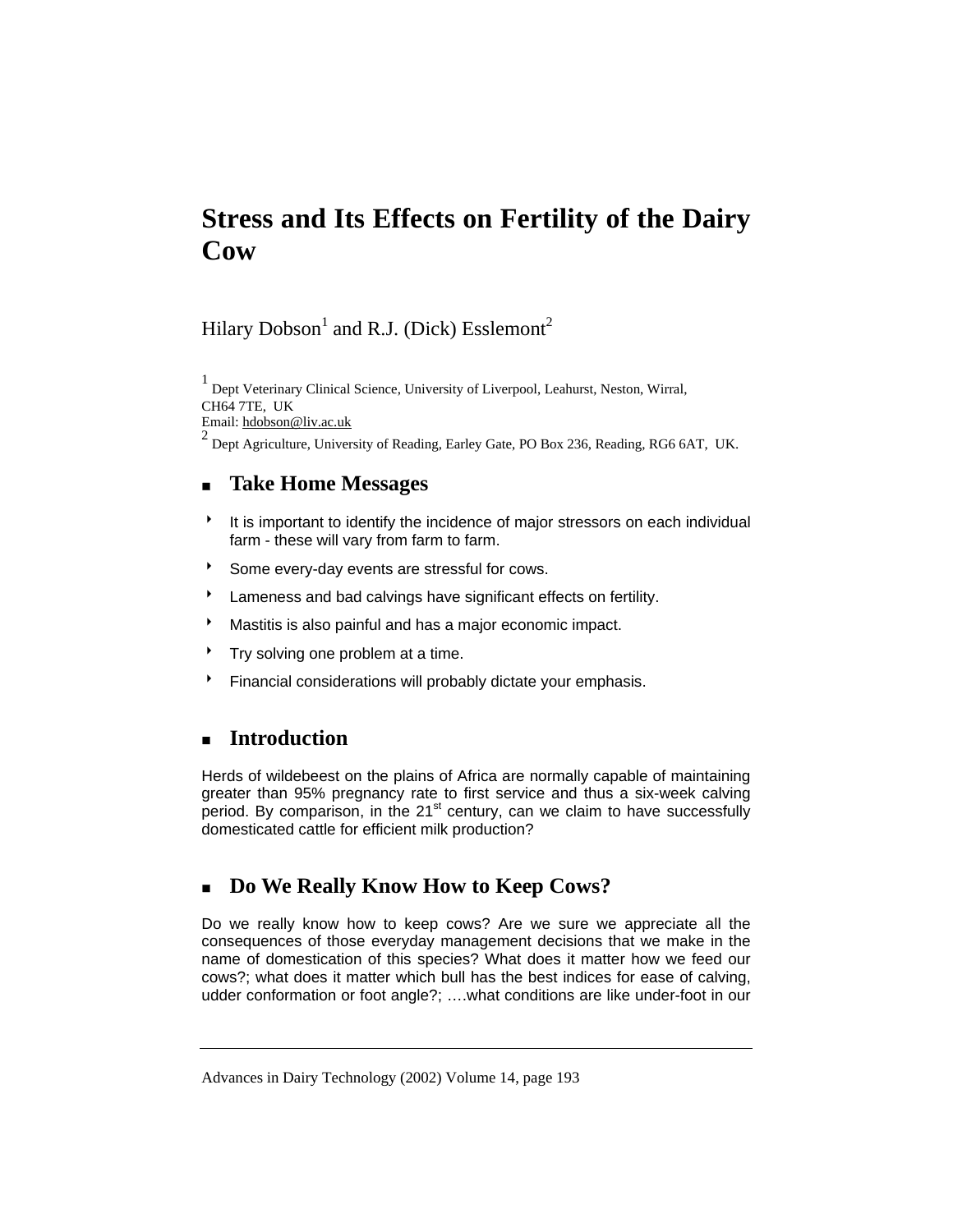fields, walk-ways and buildings?; when and how we trim our cows' feet?; when and how we move cows between groups?

Bringing it to a personal level, do you know how many of your cows have a condition score of less than 4 (on a scale of 1-10) three weeks before the start of the breeding period? Do you know the exact proportion of your cows that had mastitis or milk fever? precisely how many were lame, and how lame they were? how many had to have assistance at calving last year? how many had a dirty uterus after calving? And what does it matter anyway, when we are sending off more milk to the dairy than ever before?

#### **Table 1. Average annual incidence (per 100 cows) of clinical conditions in dairy cattle in UK and consequent lost profit**

| Problem                      | UK               |              |            | Canada     |
|------------------------------|------------------|--------------|------------|------------|
|                              | %                | <b>Cases</b> | £ per      | \$ per cow |
|                              | <b>Incidence</b> | per cow      | <b>COW</b> |            |
| <b>Retained membranes</b>    |                  | 1.0          | 298        | 685        |
| <b>Milk fever</b>            | 8                | 1.0          | 220        | 505        |
| <b>Assistance at calving</b> | 9                | 1.0          | 5          | 12         |
| <b>Dirty uterus</b>          | 15               | 1.4          | 166        | 380        |
| <b>Lameness</b>              | 17               | 1.4          | 273        | 630        |
| <b>Mastitis</b>              | 21               | 1.6          | 218        | 500        |
| <b>Estrus not observed</b>   | 34               | 1.4          | 18         | 40         |

(data from Esslemont et al, 2000)

Several studies have attempted to answer these questions, and the results are alarming. Data are presented in Table 1 and to hit home, the economic consequences per case are also high-lighted – but remember these data ignore the impact on the cows themselves, i.e. the welfare of the animals. In the UK, owners are obliged to uphold the Five Freedoms of their animals. These are

- **Freedom from hunger and thirst**
- Freedom from discomfort
- Freedom from pain, injury and disease
- Freedom to display normal behavior
- **Figure 1** Freedom from fear and distress

### **Clinical Events Affect Fertility**

Each of the clinical conditions in Table 1 compromises the welfare of cows as well as having knock-on effects on fertility. The latter has been established by comparing fertility data of normal cows with those of herd-mates suffering from these distressing conditions. Examples of the results from these studies are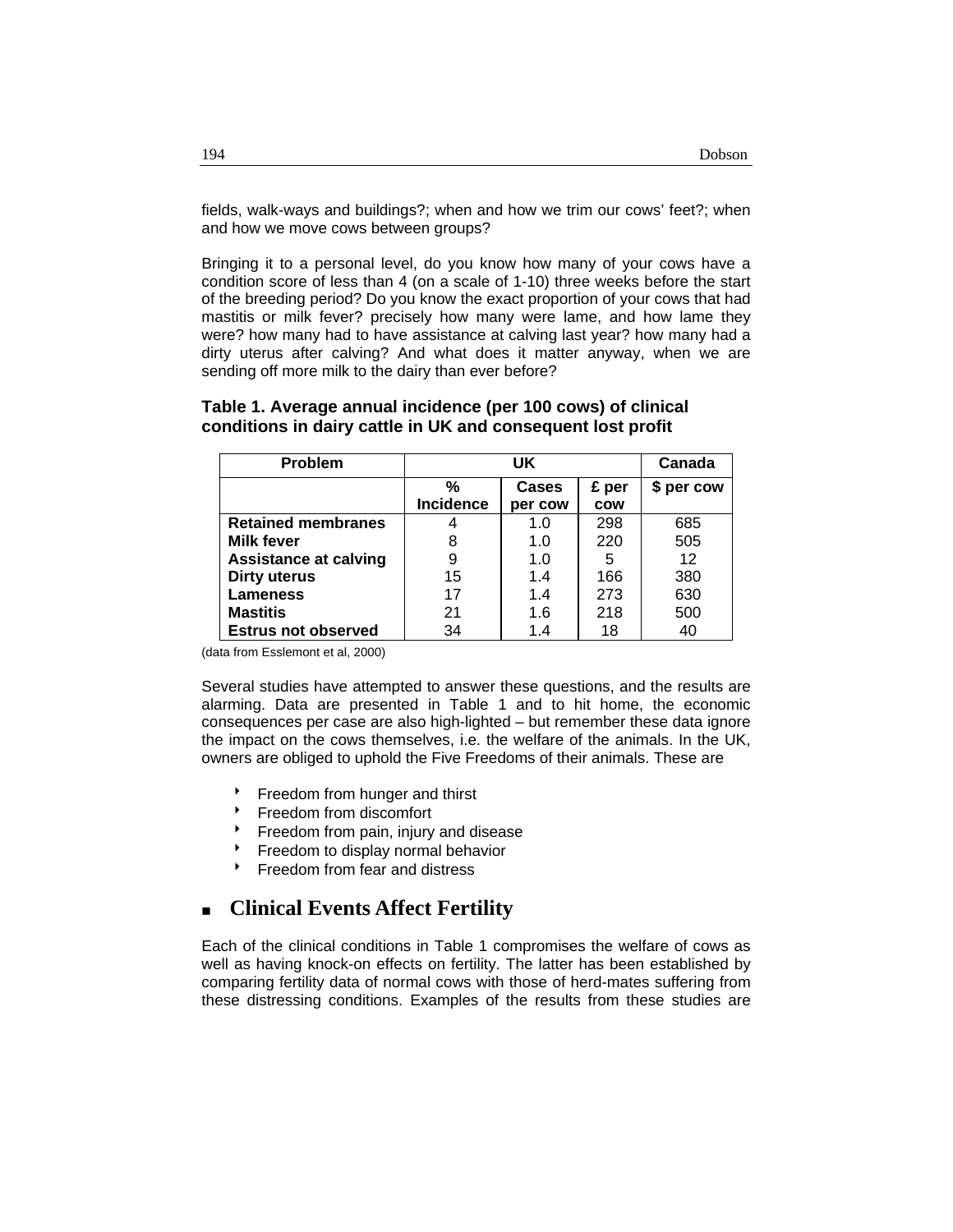

shown in Figure 1. Remember all the animals had been treated for these conditions, either by the farmer or by a veterinarian.



**Figure 1: Influence of treated clinical conditions on calving to conception and inseminations per pregnancy compared to normal herd-mates**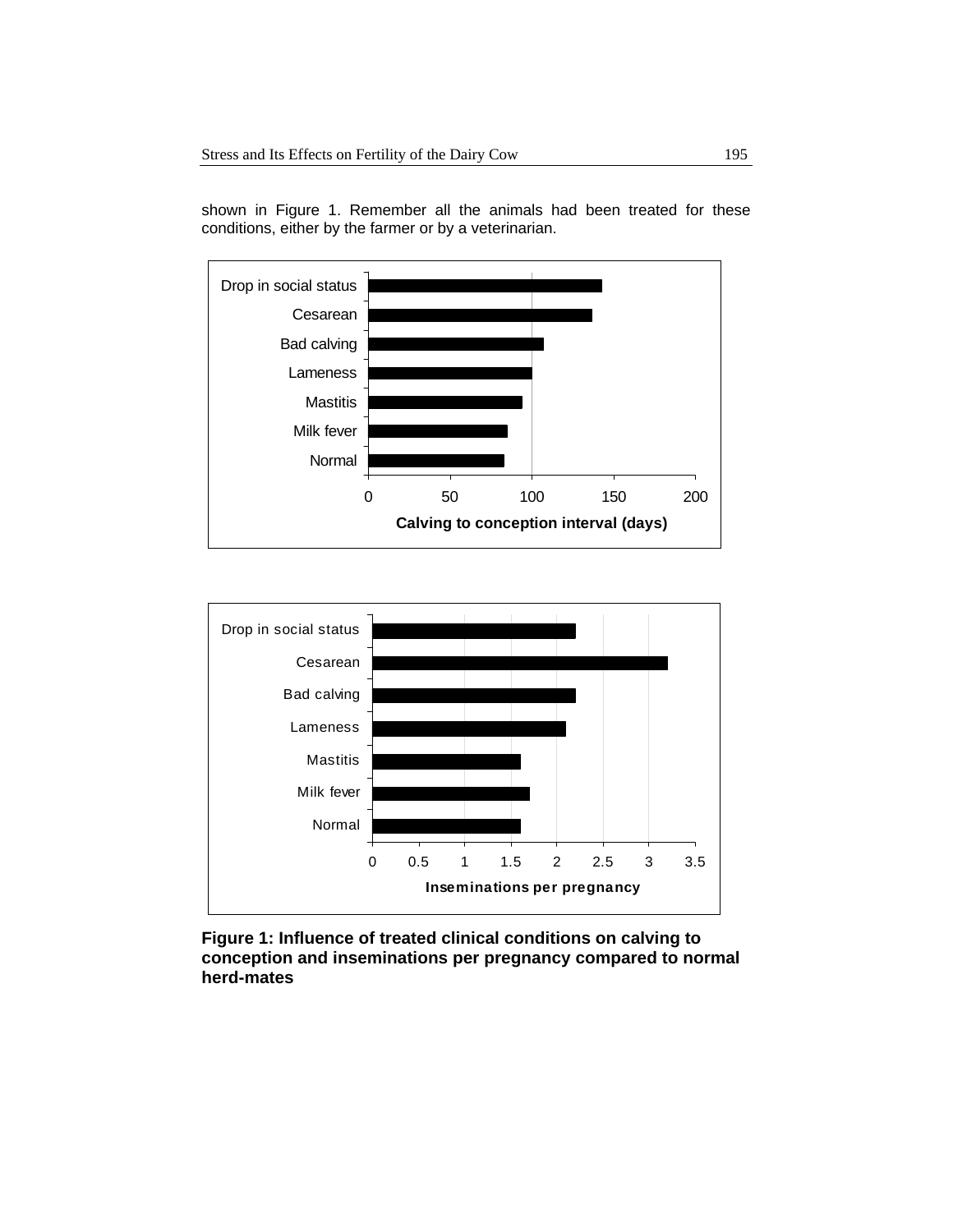As might be expected, the severity of each condition also has an effect…

Considering milk fever, the more severe the case (and hence the worse the stress), the greater the effect on fertility. On average cows that succumb to milk fever take an extra 10 days to get pregnant; cows that totally collapse with milk fever (downer cows) take 15 days – if they live!

Both milk fever or a difficult calving are known to delay uterine involution. These effects, along with suppression of the immune system due to stress, will predispose cows to uterine infection (endometritis). We now have preliminary evidence that shows infections within the uterus have direct effects on ovarian follicular growth. Postpartum ovarian activity normally begins in the ovary on the opposite side to the previously pregnant horn. The presence of a purulent vaginal discharge decreases the number of animals resuming ovarian activity on that contra-lateral ovary and cows with purulent mucus take an extra 15 days to conceive (Sheldon et al, 2000).

Cows with a difficult/bad calving take an extra 8 days to resume ovarian activity, are more prone to subsequent abnormal cycles, and thus take 23 days longer to conceive than normal herd-mates. Our recent studies have also shown that cows with difficult calvings have ovarian follicles approximately 2.5 mm smaller at the start of the breeding period i.e., 35-50 days postpartum. If things get worse during the calving and a cesarean operation is required, the consequences for fertility are dire. Many farmers do not rebreed these animals (culling is an important component of fertility indices) but if the cows are rebred within 50 days after calving, an extra 40 days are required to achieve conception (Dobson et al, 2000).

During the nine weeks before diagnosis of lameness, pregnancy rates are low (31%). The severity of lameness can be scored to estimate the extent of stress (number of days lame x [severity score + structure score]; see Collick et al (1989) for details). Compared with normal herd-mates, cows with a high score take 100 days longer to become pregnant, have lower first insemination pregnancy rates (41% versus 56%), require 0.5 more inseminations per pregnancy, and are three times more likely to be culled (22% versus 7%).

Mastitis is also a painful event and subclinical mastitis is routinely detected in dairy cows by an increase in somatic cell counts (SCC). In the UK, a tank bulk milk count of >400,000 cells/ml for three consecutive months means that the farmer can not sell that milk. Even if only one of the five monthly recordings after calving exceeds this limit, 7 days are lost on the calving to pregnancy interval; if all five recordings are too high, 12.5 days are lost. If Gram negative infections are diagnosed, the post-partum resumption of ovarian activity is delayed by an average of 17 days.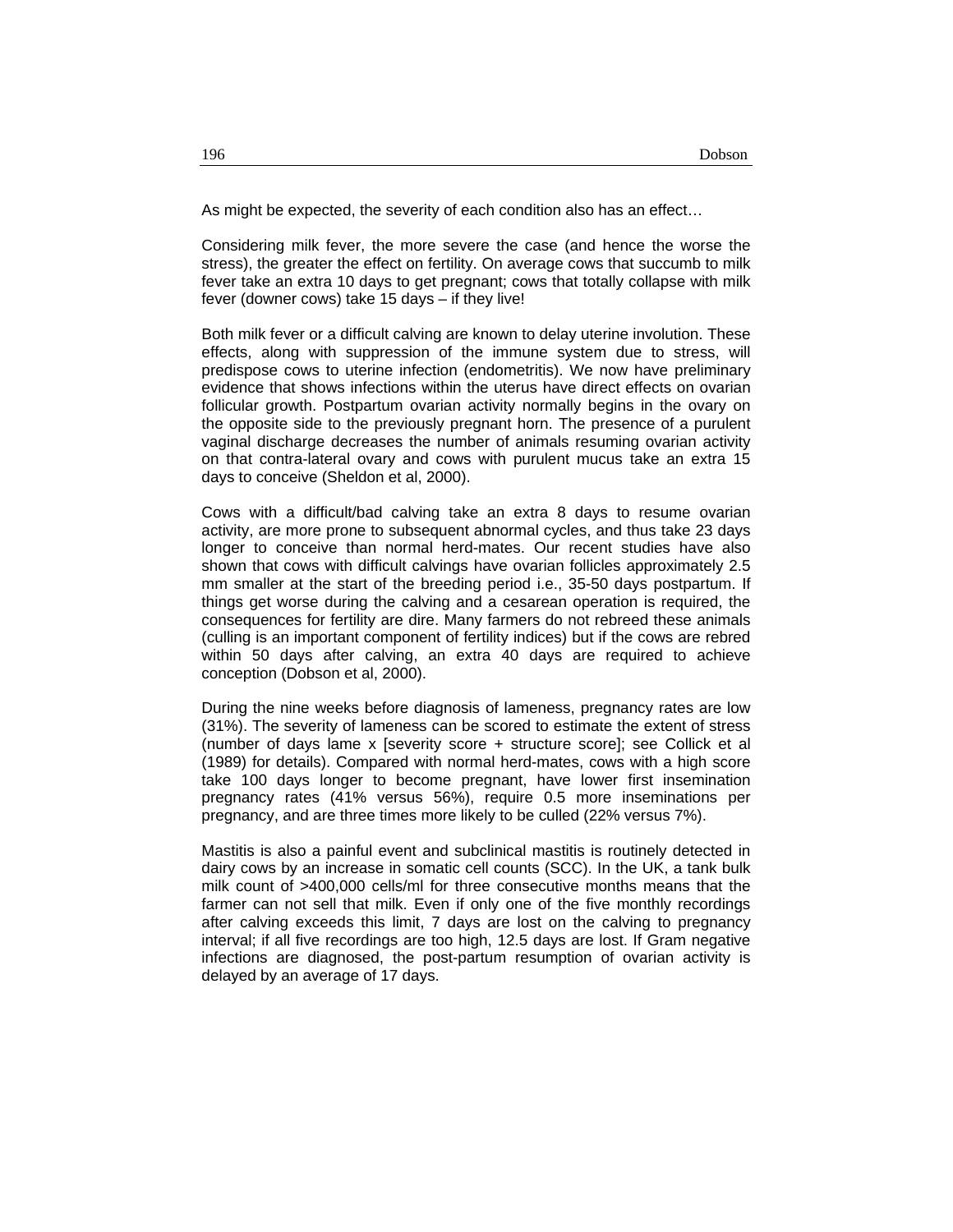### **Even Simple Management Decisions Affect Fertility**

It is not only overt clinical cases that are associated with reduced reproductive efficiency. Rearrangement of animal groups can cause trouble, especially in restricted environments such as (winter) housing. If one dominant animal is placed within a new group of other animals, the individual somatic cell count of several of the animals (as well as the bulk milk count) will be elevated. Furthermore, changes (for whatever reason) in the hierarchy of an otherwise stable group can have profound effects on reproductive indices. We have monitored three groups of approximately 50 cows on three different commercial dairy farms during the breeding period. On the initial day of observation, submissive and dominant behavior was observed and the cows were placed in a 'pecking-order'. The degree of lameness was also scored on a 0 - 5 point scale, with 5.0 representing a very lame animal. One month later, the behavioral observations were repeated. A total of 45 animals were noted to have dropped 5 or more places down the order, and a further 45 animals had risen in hierarchy position. Comparison of the production indices of these groups of animals revealed interesting differences (Table 2). Those animals that did **not** change position maintained adequate fertility, even if they were at the bottom of the pile. However, those that declined in social status had decreased reproduction indices and milk yield, whereas SCCs and lameness scores increased. In a study like this it is not possible to be certain what was cause, and what was effect. For example, were these indices altered because of the increased lameness, or did animals succumb to lameness because they had become more stressed? More work is required in this area.

**Table 2: Summary of fertility and milk production data for 45 pairs of cows that either increased or decreased in social status during the breeding period in three commercial dairy farms.** 

|                                     | <b>Change in social status</b> |                 |  |
|-------------------------------------|--------------------------------|-----------------|--|
|                                     | <b>Increase</b>                | <b>Decrease</b> |  |
|                                     |                                |                 |  |
| <b>Calving to conception (days)</b> | 97                             | 143             |  |
| Inseminations per conception        | 1.6                            | 22              |  |
| Milk yield (kg/day)                 | $+0.58$                        | $-1.03$         |  |
| Somatic cell count ('000/ml)        | $-18$                          | $+371$          |  |
| Difference in lameness score        | 0.21                           | $+0.54$         |  |
|                                     |                                |                 |  |

(reproduced with permission from Dobson and Smith, 2000).

Regretfully, many of these situations are all too common in lots of dairy herds throughout the world. At least we are now beginning to realize how inefficient we have been at domestication, where the mistakes have been made, but are we developing adequate appropriate strategies to overcome these failures?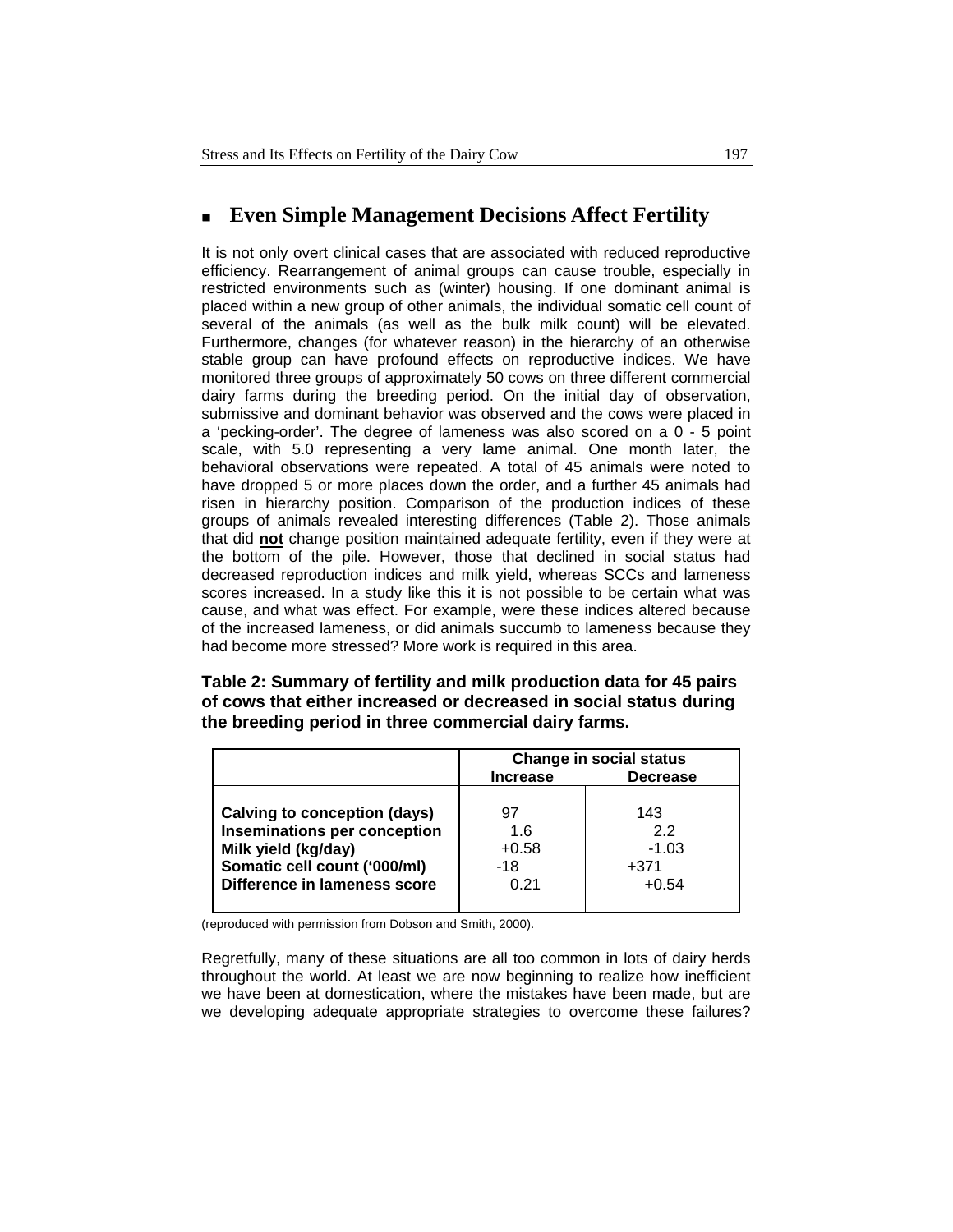Initially it is necessary to identify where/when the failures are occurring but …..it is not enough to recognize problems without thinking about solutions?

### **How Do You Measure Stress?**

We are often asked 'what can be measured to show that animals are suffering from stress?' Many will suggest that measurement of cortisol in blood or milk will prove that animals are 'stressed'. However, secretion of adequate amounts of cortisol is essential for survival. When challenged by any situation that deviates from normal, an animal will release cortisol and adrenaline from the adrenal glands. This is part of the 'fight or flight' scenario during which cortisol and adrenaline will restrict blood supply to some non-essential organs but maintain supply to others. It is important that animals can react to their environment in such a way that they can adopt effective strategies, such as running away! But excessive cortisol will suppress the immune system and interfere with efficient working of many other normal body functions – including reproduction. Thus, cows can react to the appearance of strangers by an increase in cortisol and walk away but without long-term deleterious consequences. However, if the stressor is so bad that the animal fails to cope, eventually even such an important function as passing genes on to the next generation (reproduction) will suffer. So, if we can associate stressful/painful events with a reduction in reproductive efficiency, surely this is a good measure of stress? Reproduction is not the only worthwhile index to measure. Any other essential physiological function could be used, e.g., efficiency of food conversion, respiratory quotients, or neural transmission. However, as a reproductive physiologist, it is of interest to examine exactly how stressors can interact with the reproductive system.

#### **The Physiology of Stress-Reproduction Interactions**

Briefly, there are four principle sites at which activation of the stress response can influence reproduction (Figure 2). The **brain** is the main control center; it has the major power to maintain the reproductive system. Either to have it switched off completely or, if allowed to function, to determine the speed at which things happen, for example, the frequency of GnRH and thus LH pulses emerging from the brain to will dictate the rate of ovarian follicular growth. There is control at the **ovaries** over the timing of ovulation as well as the final number of follicles that ovulate. The **conceptus** (embryo + plus membranes) must grow at optimum rates and interact with the uterine lining, and finally the **uterus** plays a part in the maternal recognition of pregnancy, the maintenance of the embryo and fetus as well as during uterine refurbishment in the postpartum period.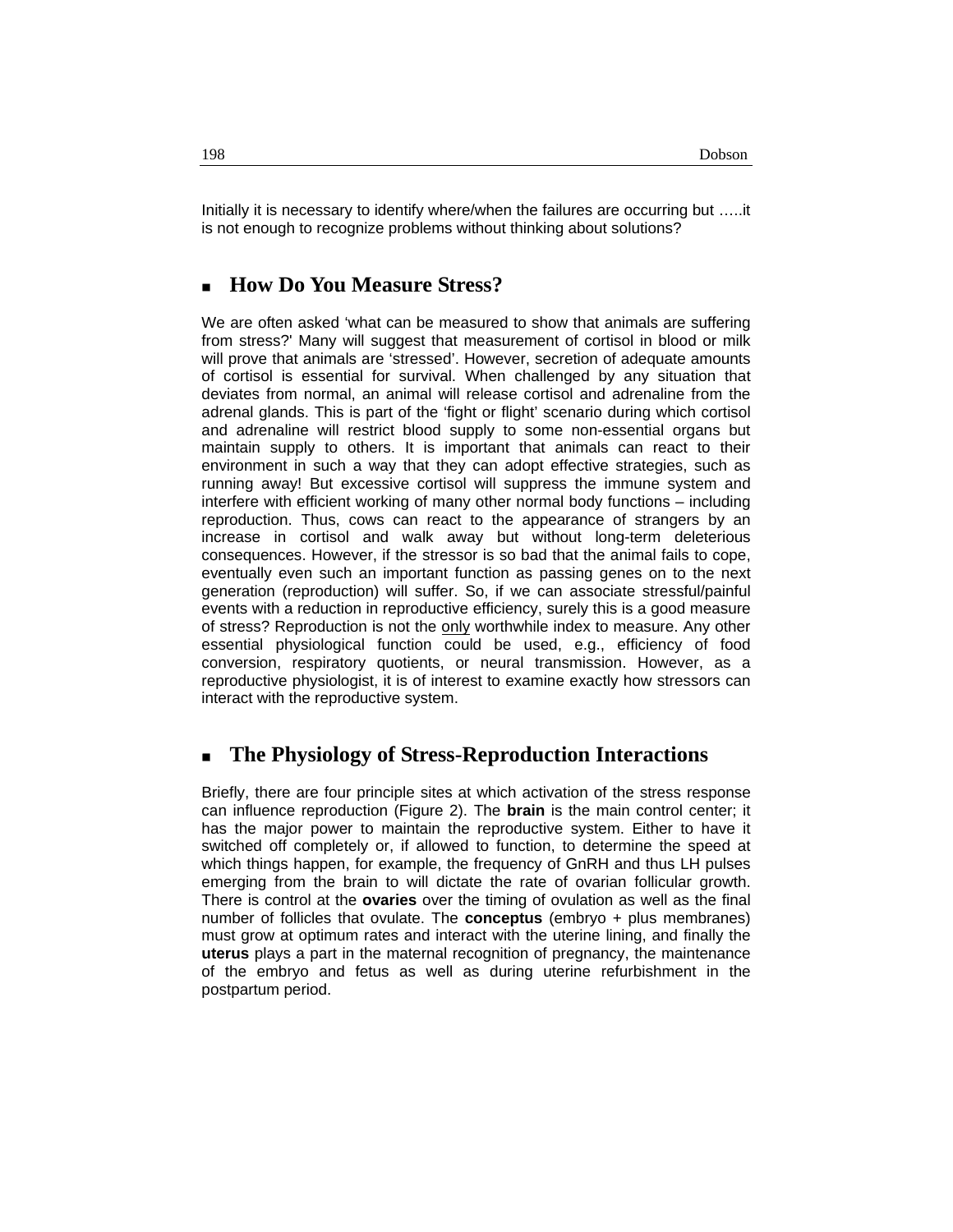| <b>BRAIN</b>                 | <b>Main control center</b><br>On-off switch<br><b>GnRH and LH pulse frequency</b><br>(speed of events) |  |
|------------------------------|--------------------------------------------------------------------------------------------------------|--|
| <b>OVARIES</b>               | <b>Timing of ovulation</b><br><b>Number of ovulations</b>                                              |  |
| <b>EMBRYO</b><br>+ membranes | <b>Growth rates</b><br>Interaction with uterus                                                         |  |
| <b>UTERUS</b>                | <b>Recognition of pregnancy</b><br><b>Maintenance of pregnancy</b><br>Postpartum refurbishment         |  |

#### **Figure 2: Possible sites for 'stress' to affect reproductive efficiency**

There is evidence for the suppression of GnRH and LH pulse frequency during exposure to a stressor, and as already stated, we know that follicles do not grow as big when animals are stressed. Furthermore, we have shown that events around estrus (for example, the preovulatory LH surge) are delayed with consequent delays in ovulation. All this leads to reduced pregnancy rates. To date, there have been no cattle studies to investigate any possible deleterious effects of stressors on conceptus growth, maintenance of pregnancy or postpartum uterine involution.

#### **Strategies to Avoid Stress**

So what about the solutions to these problems of stress-induced subfertility? We ignore the problem at our peril. Culling the offenders is not an economic option, as too many animals would need to be removed from a lot of herds. Furthermore in Europe, it is not possible to resort to the pharmaceutical industry as our savior. It is not deemed acceptable to treat large number of animals with hormones to overcome the gradual decline in fertility due to poor stockmanship.

The main strategy must be based on prevention. Improved attention to husbandry matters will reduce the magnitude of the stressors high-lighted above. This in turn will improve animal welfare, increase fertility indices and thus boost profitability of milk production. So having identified some of the key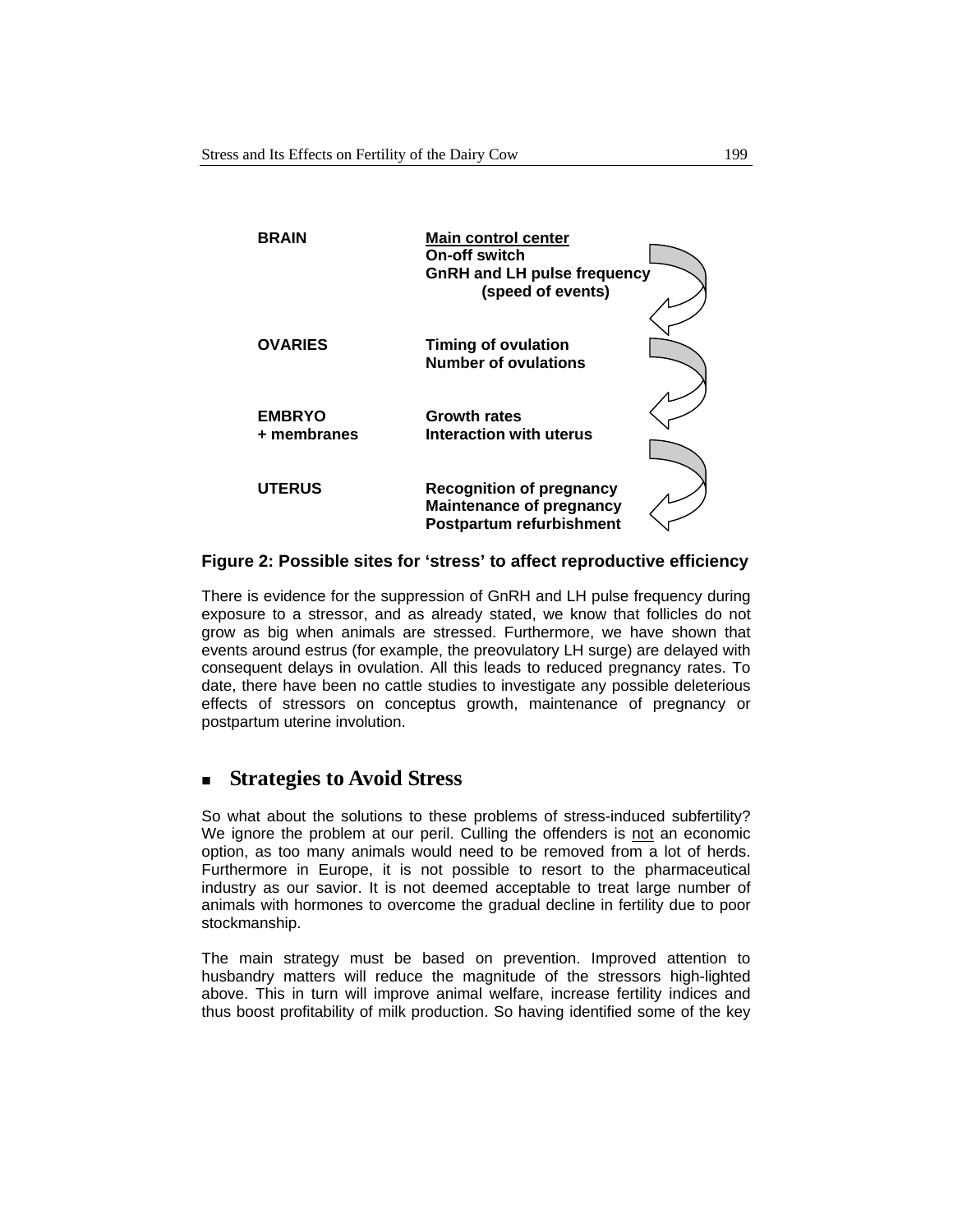stressors, what are the major management decisions that require thinking about?

Mastitis affects fertility as well as many other economic outcomes. Attention to milking equipment and routines will pay dividends. Milk fever also reduces subsequent fertility both by activating a stress response as well as by interfering with uterine tone, impairing uterine involution and thus inviting opportunist infection. Attention to dry period nutrition, especially cation balance, appears to be an effective way of decreasing the incidence of this periparturient condition. Nutrition in early lactation clearly has a great role to play in fertility in the postpartum period, and previous authors have already discussed its effects. We are also just beginning to realize that adequate diets in very early pregnancy have long-term effects on the fertility of off-spring when they become adult themselves.

One of the primary strategies to prevent unnecessary stress lies in the choice of bull – whether for use naturally or by AI. Hoof/leg and udder conformation as well as SCCs are heritable characteristics and can thus influence outcomes later in the productive life of female offspring. Choice of an easy calving bull would relieve a lot of pressure on the dam – especially if she is a first-time calver. Thus many problems can be avoided by judicious choice of genetic lines. Scandinavian sires are assessed for daughter health and fertility. The route to this improvement in the female is breeding for a cow's ability to manage its condition adequately while producing large amounts of milk.

Further problems around calving can be circumvented by having the expected calving date in the records and close attention to diet in the dry period. There is a nutrient partition ratio in favor of the fetus in the later stages of pregnancy and thus feeding of the dam during the last month of the dry period is important for this reason, as well as for calcium metabolism as discussed earlier. Manual interference during calving predisposes cows to slow uterine involution and uterine bacterial contamination. Provision of clean calving locations (preferably outside – sunlight kills bugs!) and minimal interference are recommended.

Prevention of lameness will have a big impact on stress-induced subfertility. As already mentioned, this begins with choice of bull and is heavily influenced by feeding especially in early lactation of dairy cows. Appropriate, timely foottrimming and foot-bathing will pay dividends, as will attention to provision of non-abrasive walk-ways that avoid trauma to the hoof.

Other potential husbandry aspects include maintenance of a heifer group at least for the first 4 months of lactation if not all the first lactation. This will permit these lighter weight animals to enter fair competition at feed troughs, as well as pre-empting other hierarchical bottlenecks. Maintenance of stable social groups should reduce subfertilty due to loss of dominance.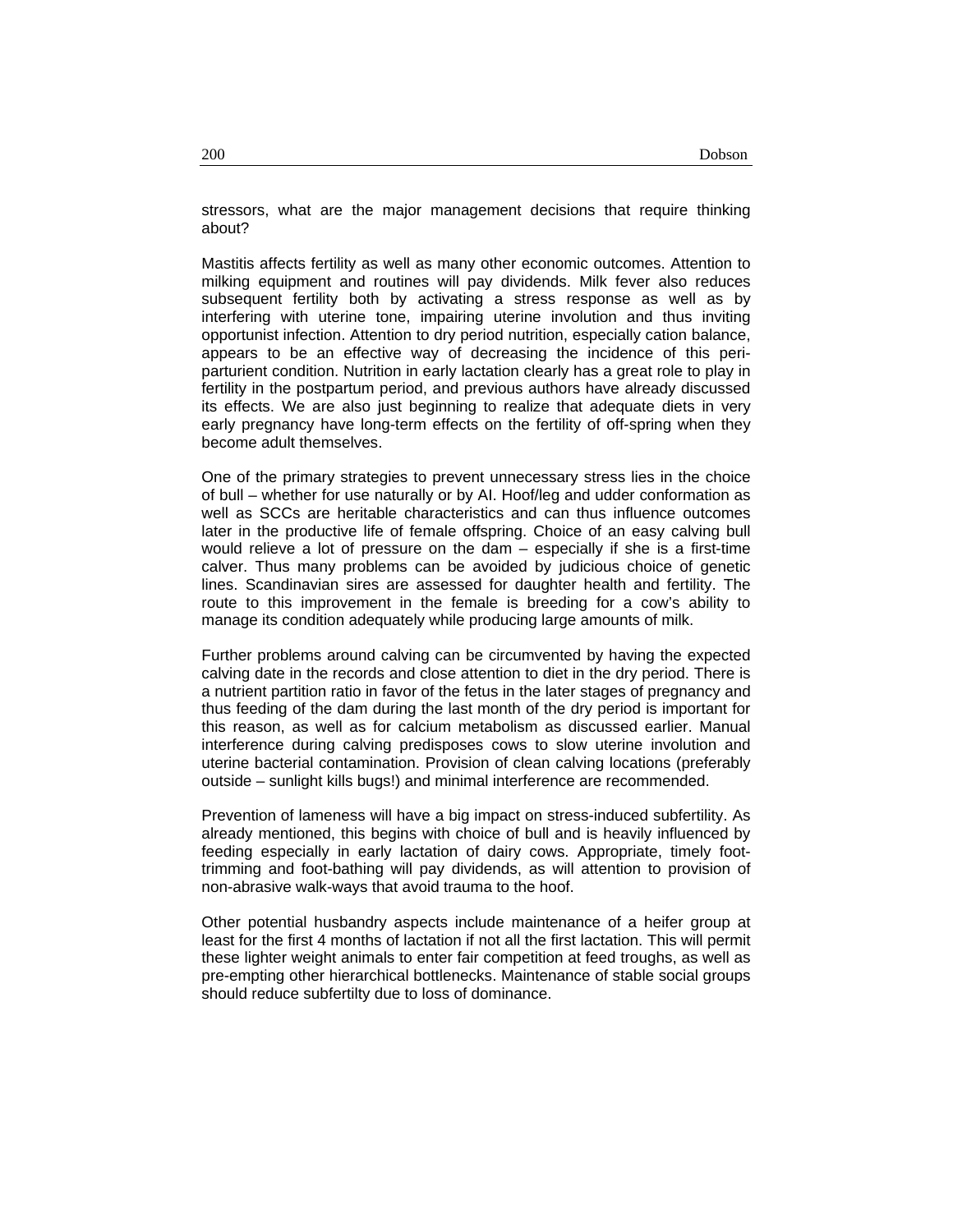### **How Do You Measure Reproductive Efficiency?**

A blanket approach to prevent the impact of all these stressors at one time will not be cost-effective. Accurate conscientious event-recording is the key to a successful stress-reduction policy to keep losses to a minimum. It is important to know the key basic reproductive parameters on each farm, for example,

- <sup>8</sup> How many cows show estrus within 25 days after calving, and within 25 days after the earliest breeding date?
- \* What percentages are inseminated after calving?
- \* What is the distribution of inter-estrus intervals (see Table 3)?
- <sup>t</sup> How many cows get pregnant to the first insemination?
- 8 What is the interval to conception from calving, and from the earliest breeding date?
- \* How many inseminations are required per pregnancy?
- \* How many cows are culled for failure to conceive? Is there an equal monthly distribution?
- <sup>\*</sup> Having done a CuSum (cumulative summation) of positive/negative pregnancy diagnosis for each chronological insemination, are there specific periods during which inseminations were unsuccessful?

#### **Table 3: Distribution of inter-estrus intervals as indicators of estrus detection efficiency.**

| Inter-estrus intervals<br>(days) | <b>Typical</b><br>spread<br>(%) | <b>Target</b><br>$(\% )$ | Poor<br>detection | Wrong<br>detection |
|----------------------------------|---------------------------------|--------------------------|-------------------|--------------------|
|                                  |                                 |                          |                   |                    |
| $1 - 17$                         | 5                               |                          | 5                 | >15                |
| $18 - 24$ (normal)               | $50+$                           | 70                       | $<$ 45            | $40 - 50$          |
| $25 - 35$                        | $5 - 10$                        |                          | $5 - 10$          | $>15$              |
| $36 - 48$ (missed heat)          | 15                              | 10                       | $15 - 30$         | 10                 |
| >48                              | 20                              |                          | $>15$             | >15                |
| $>78$                            |                                 | $1 - 2$                  | >15               | >15                |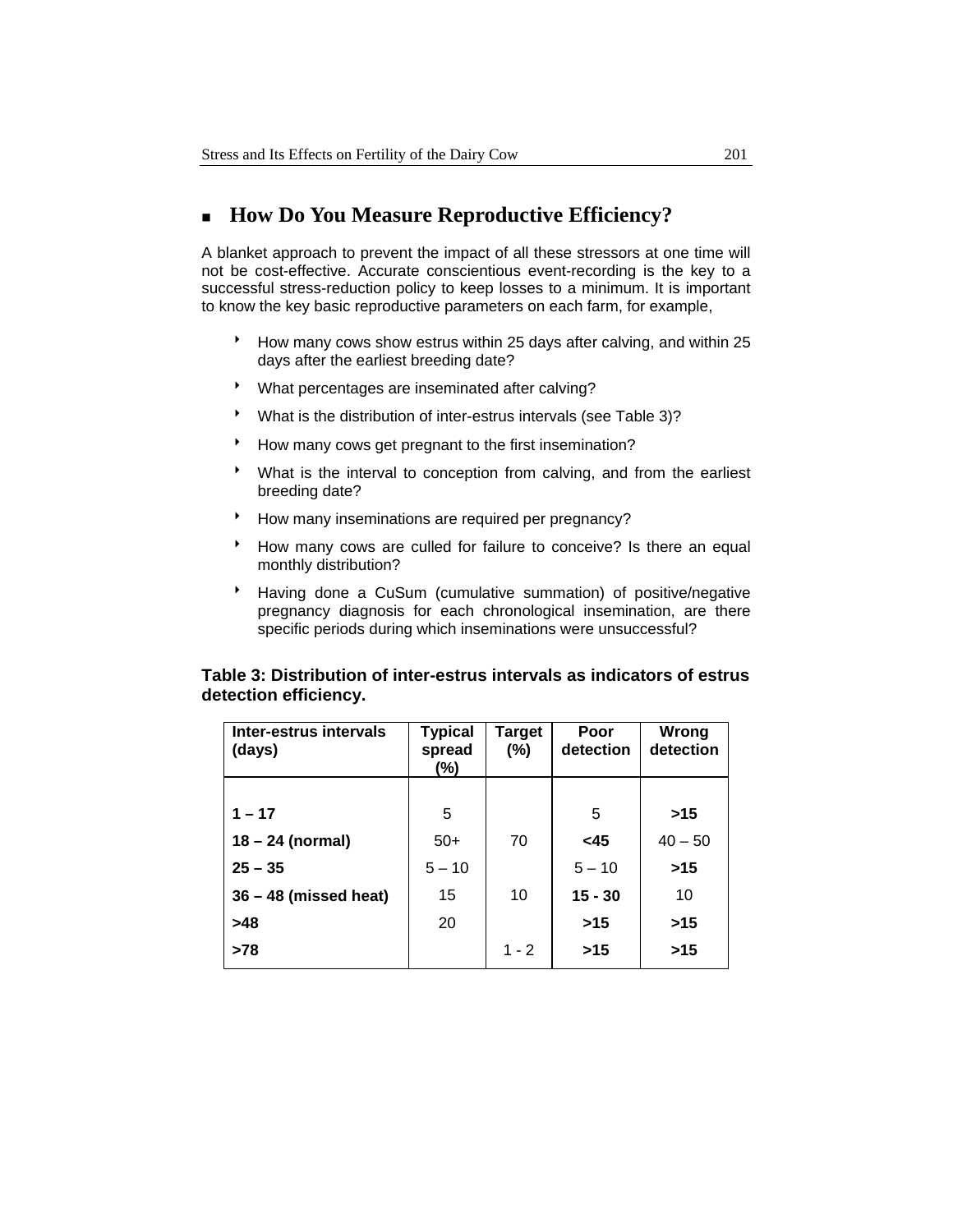Thus it may be possible to identify the main cause(s) of subfertility, for example,

- Is heat detection as good as it could be? i.e., are there greater than 15% returns to heat between 1- 17 days and 25 and 35 days after insemination?
- \* Or are there a large number of heats between days 25 and 48 (sometimes indicative of early embryonic death)?
- Is there a delay in cows showing heat after calving?
- Are more than 1.8 inseminations required per pregnancy?
- Are there specific periods in the year when the wheels fall off?
- What other events occur at these times on this farm? Any co-incidence with housing, turn-out, silage making, holidays, weekends?

In addition, it will be necessary to know the annual incidence of the main stressors on each farm, for example,

- How many cases of milk fever are there?
- <sup>t</sup> How many calvings are assisted; and the scale of assistance?
- How many cases of dirty discharges are there?
- How many lame cows are there?; how lame are they?; and how long are they allowed to be lame?
- How many cases of mastitis are there?
- How many cows have SCCs >400,000 in the first 5 months after calving?
- How many cows are culled with the main reason given as mastitis or lameness?

### **Strategies to Reduce the Financial Impact of Stress**

To prepare an appropriate action plan for a particular farm it will be necessary to check the records and prioritize each of the above stress parameters. This can be achieved with Dairycomp 305, Dairy Champ or Interherd). Comparison of results from the UK top 25% reproductively efficient farms (Table 4) should make it possible to identify which stressor requires elimination most urgently. Putting financial figures into the equation will help concentrate resources in appropriate economic areas. The total cost of each 'disease' includes treatment costs, loss of revenue from milk and cost of appropriate culling and replacement. This is the basis for direct costs in the Healex score. The examples in Figure 3 relate to several farms over a prolonged period. Clearly, cows treated for estrus-not-observed (ONO) has a high incidence mastitis has the greatest overall impact. If all the costs of all the diseases are combined (Figure 4), it is obvious that 1993 was a bad year but possibly higher culling rates of older cows in the UK (BSE) plus greater subsequent attention to mastitis almost halved its impact by 1997.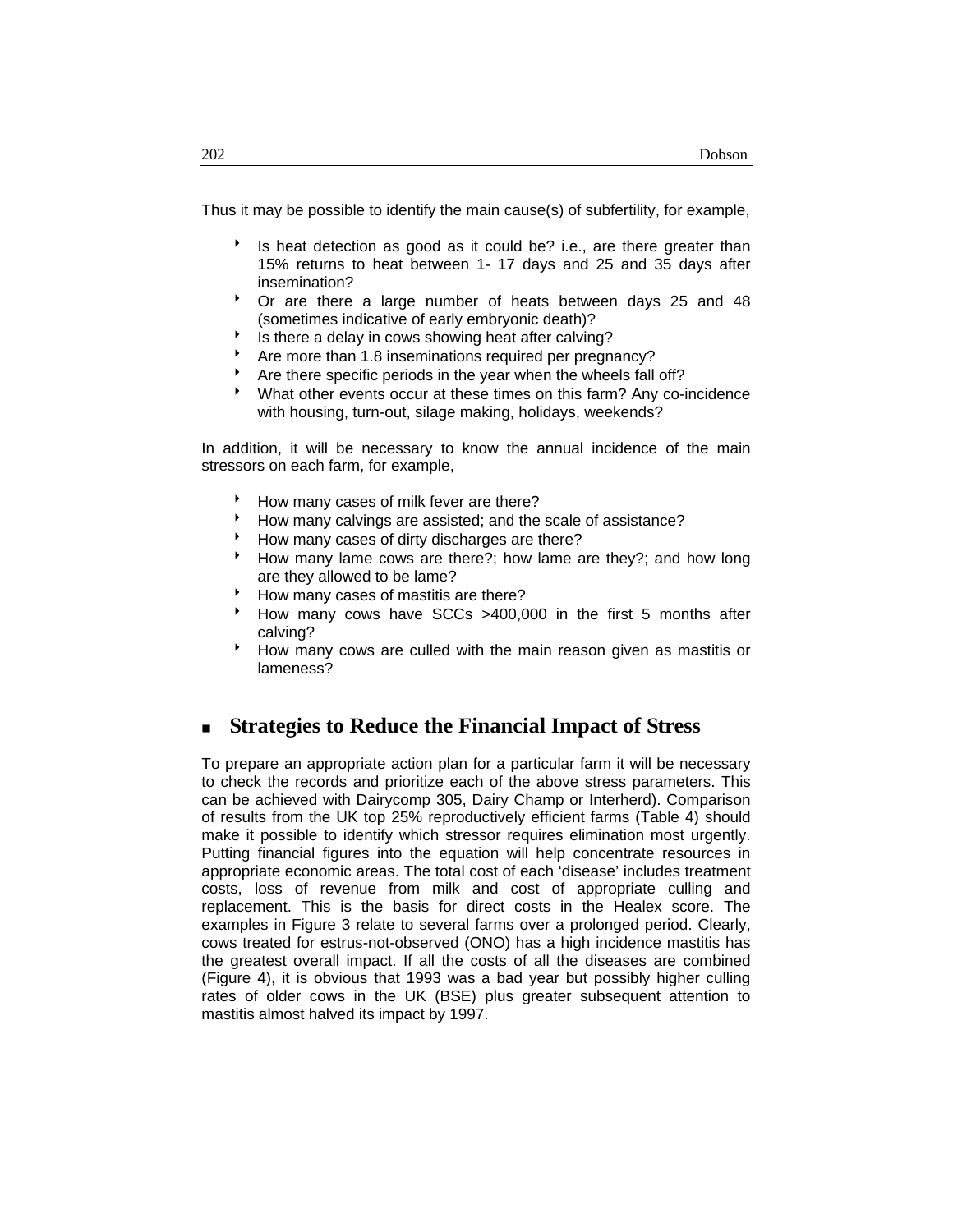



**Figure 3: Average disease incidence and costs per 100 cows for the same 52 UK farms (>8000 cows) over a ten year period (reproduced with permission from Esslemont and Kossaibati, 2002). Yield increased ~100 liters/cow/year over the same period.**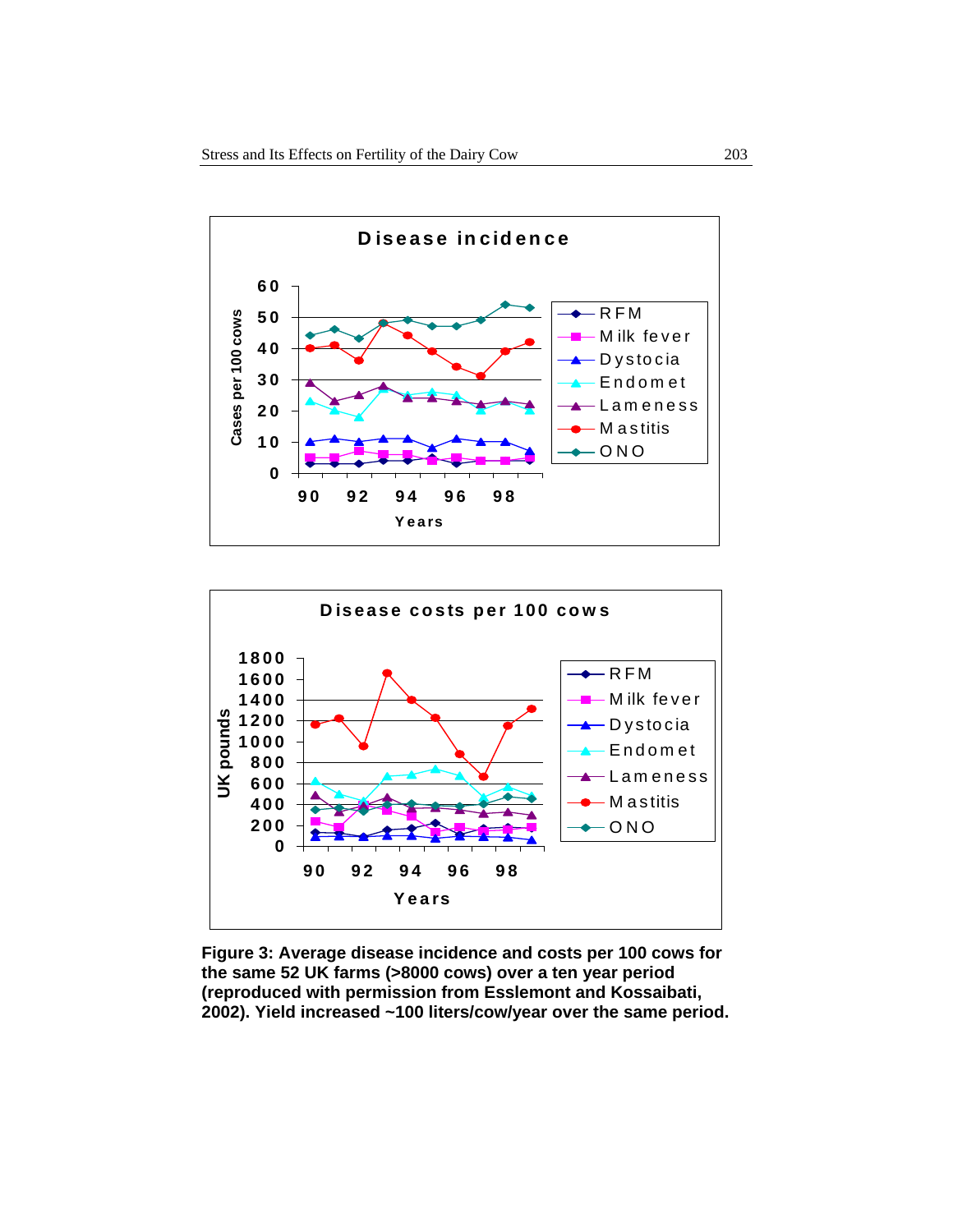

**Figure 4: Average total disease costs per 100 cows for 52 UK farms over a ten year period (reproduced with permission from Esslemont and Kossaibati, 2002).**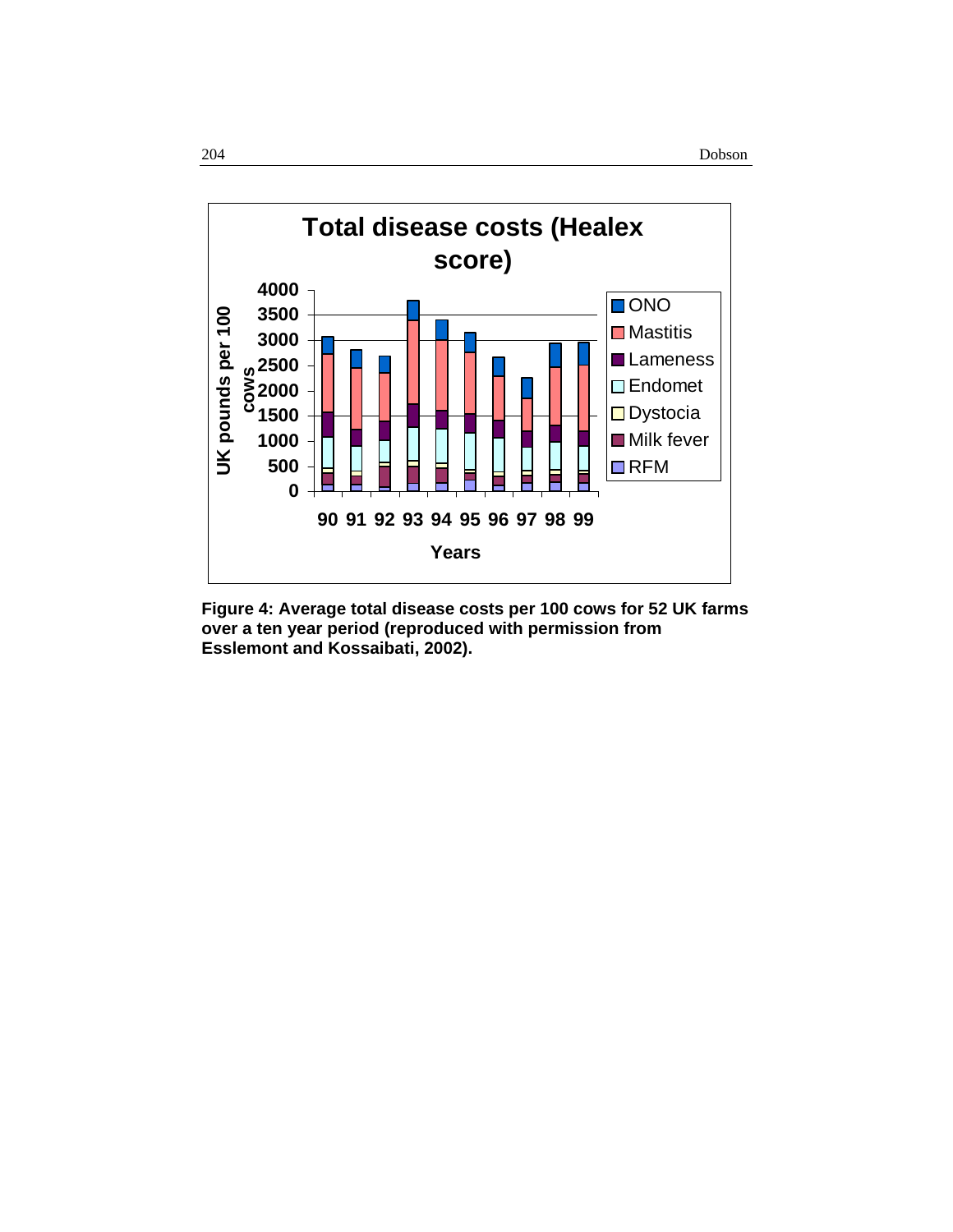| Problem                                       | <b>Quarter of each herd</b> |             |           |                |
|-----------------------------------------------|-----------------------------|-------------|-----------|----------------|
|                                               | <b>Top</b>                  |             |           | <b>Bottom</b>  |
|                                               | "Target"                    | "Tolerable" | "Problem" | "Disaster<br>" |
| Retained membranes<br>- cases per 100 cows    | <2                          | $3 - 4$     | $5 - 6$   | >6             |
| Milk fever<br>- cases per 100 cows            | -3                          | $3 - 6$     | $7 - 10$  | >10            |
| Assistance at calving<br>- cases per 100 cows | $\leq$                      | $2 - 7$     | $8 - 15$  | >15            |
| Dirty uterus - % of herd<br>affected          | -6                          | $7 - 13$    | $14 - 21$ | >21            |
| - cases per 100 cows                          | $\leq 7$                    | $8 - 19$    | $20 - 31$ | >31            |
| Lameness - % of herd<br>affected              | -9                          | $9 - 13$    | $14 - 20$ | >20            |
| - cases per 100 cows                          | < 12                        | $9 - 20$    | $21 - 30$ | >32            |
| Mastitis - % of herd affected                 | $<$ 17                      | $17 - 20$   | $21 - 29$ | >29            |
| - cases per 100 cows                          | 22                          | $23 - 30$   | $31 - 55$ | $>56$          |
| Estrus not observed - % of<br>herd affected   | 22                          | $23 - 34$   | $35 - 42$ | >42            |
| - cases per 100 cows                          | < 28                        | $29 - 47$   | $48 - 63$ | >63            |
| Healex score £ per 100<br><b>COWS</b>         | $309$                       | 1190        | 3631      | 5915           |
| Healex score CA \$ per 100<br><b>COWS</b>     | < 710                       | 2740        | 8350      | 13,604         |

#### **Table 4: Health management assessment: comparison of quarter results from 52 UK herds from 1995-2000**

(modified from Esslemont and Kossaibati, 2002)

In this way, a tailor-made approach can be prepared for individual farms and realistic targets set for the forth-coming year. Trying to solve all problems on one farm all at once can be demoralizing if there is a lack of perceptible progress. Whereas making a positive impact on one targeted problem at a time will have psychologically beneficial effects.

# **Further Reading**

Collick DW, Ward WR and Dobson H (1989) Associations between types of lameness and fertility. Veterinary Record 125: 103-106